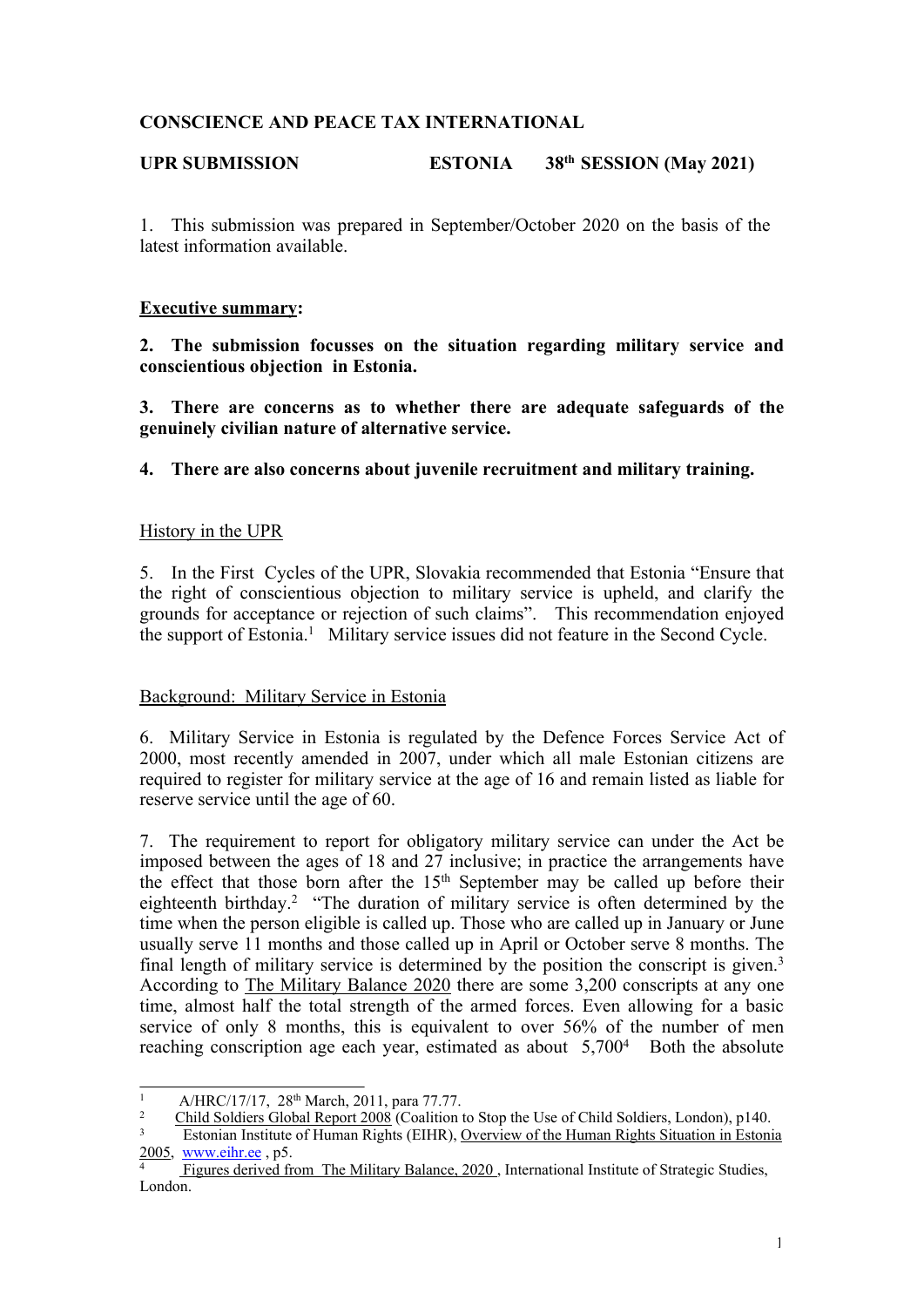number of conscripts and the proportion which they represen<sup>t</sup> of the armed forces have increased sharply in response to the alleged Russian invasion of Ukraine in 2014 and its annexation of Crimea.

8 In August 2005 a Defence Resources Agency was finally set up<sup>5</sup>, as had been envisaged in both the 2000 Defence Forces Service Act, and its 1994 predecessor 6 The agency could consider written applications for alternative service based on religious or moral grounds; it appears that with its creation alternative service became <sup>a</sup> practical possibility, although numbers of applications picked up very slowly, Detailed procedures for appeals against its decisions are set out in the Defence Forces Service Act; what is not made clear is at what point applications have to be made. Is it the case that anyone wishing to be recognised as <sup>a</sup> conscientious objector has to apply for and perform alternative service?

9. Initially, the duration of alternative service was set at twice that of military service; this ratio was maintained when the duration of military service was reduced to 8 months.

10. The UN Human Rights Committee in its Concluding Observations on Estonia's Third Periodic Report under the International Covenant for Civil and Political Rights (ICCPR), expressed its concern "that the duration of alternative service for conscientious objectors may be up to twice as long as the duration of regular military service.", adding **"The State party is under an obligation to ensure that conscientious objectors can opt for alternative service, the duration of which is without punitive effect". 7** .

11. This concern was ecoed by the European Committee for Social Rights in its Conclusions for 2008.

12. By the time of Estonia's Third periodic Report under the ICCPR, the durations of military and alternative service had been equalised. Nevertheless, the Human Rights Committee was "concerned that few applications for alternative to military service have been approved during the last few years (11 of 64 in 2007, 14 of 68 in 2008, 32 of 53 in 2009). It is also concerned about the lack of clear grounds for accepting or rejecting an application for alternative to military service". <sup>8</sup> It was clearly this which led to the UPR recommendation the following year.

13. Alternative service, as specified in Article 73 of the Defence Forces Service Act, is to be carried out in the rescue, emergency or social care services of the Interior Ministry or the Ministry of Social Affairs. Article 76.1 of the Act states that conscientious objectors shall not be obliged to handle weapons or muniti ons. While, on the face of it, <sup>a</sup> useful safeguard against alternative service assignments which might not be compatible with the reasons for objection, this raises the question of why this might be expected to arise within these areas of activity. There would seem to be <sup>a</sup> more obvious link with Article 78, which stipulates that those who complete alternative service will be pu<sup>t</sup> on the register of reserves, and guarantees that in the event of reserve mobilisation they will not be given assignments contrary to Article

<sup>5</sup> EIHR, op cit

<sup>6</sup> Stolwijk, M., The Right to Conscientious Objection in Europe: A Review of the Current Situation, Quaker Council on European Affairs, Brussels, 2005, p.26.

 $\frac{7}{7}$  CCPR/C/CO/77/EST, 15<sup>th</sup> April, 2003, para 15.

<sup>&</sup>lt;sup>8</sup> CCPR/C/CO/3/EST,  $28<sup>th</sup>$  July 2010, para 14.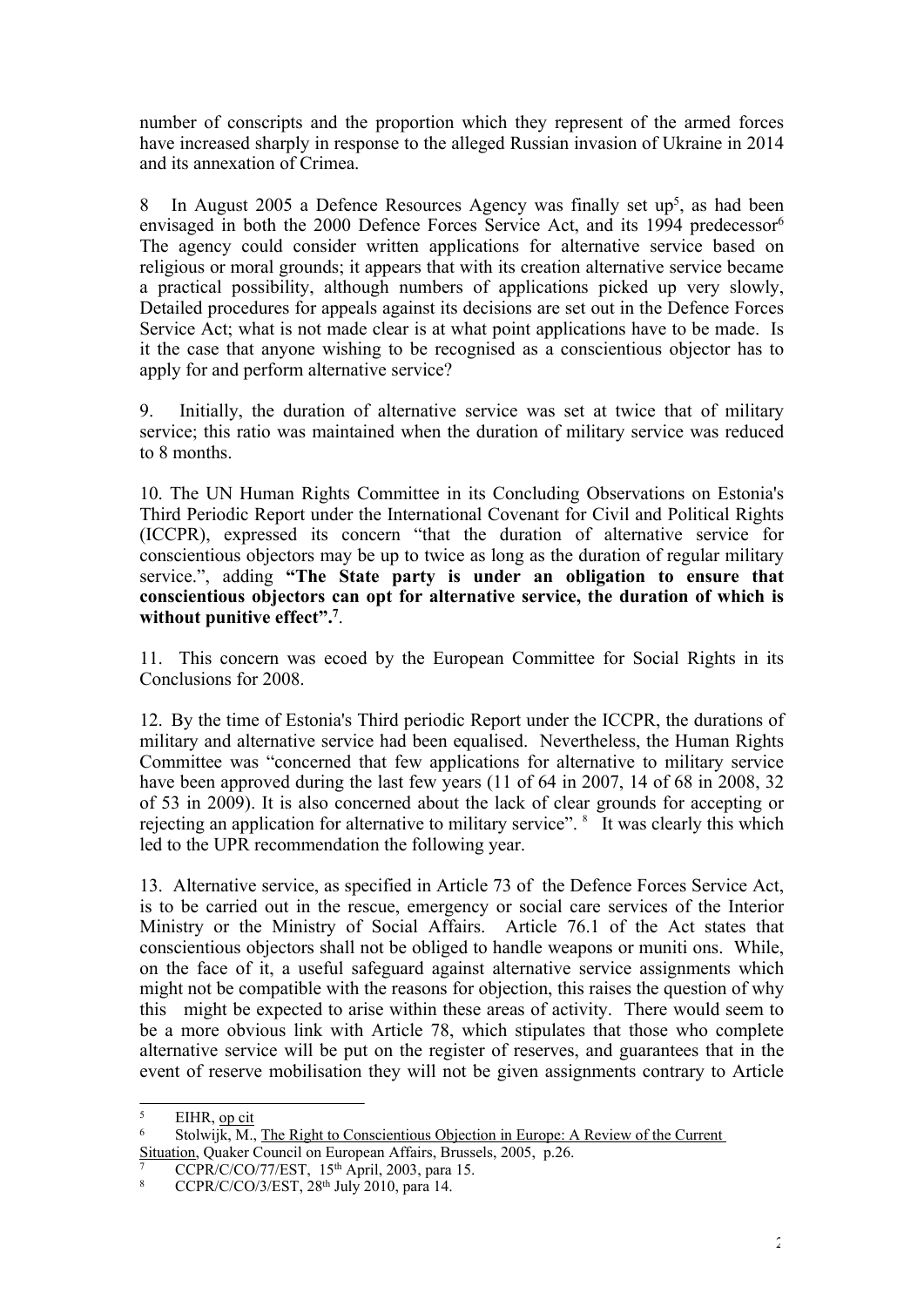76.1. The implication seems to be that in time of war or national emergency, and notwithstanding their conscientious objections, those who have completed alternative service may be mobilised for unarmed service within the armed forces.<sup>9</sup>

14.. Reservists are apparently liable to recall every five years.<sup>10</sup> We have no information on the duration of periods of reserve duty.

# Juvenile recruitment

15. The 2007 revisions to the Defence Forces Service Act removed the provision whereby in time of war and national emergency volunteer reservists could be mobilised at the age of 16.

16. However, when it examined the Initial Report of Estonia under the Optional Protocol to the Convention on the Rights of the Child on the involvement of children in armed conflict (OPAC) the Committee on the Rights of the Child (CRC) expressed concern " that children from the age of 7 years may participate in the voluntary Estonian Defence League that functions under the auspices of the Ministry of Defence.," "that, despite the prohibition in the Estonian Defence League Act to provide and organize military training for its junior members, the activities of <sup>t</sup> he League may, in practice, include the participation of children in handling firearms. " at the lack of an independent complaints mechanism for children in the Estonian Defence League." It recommended **"that the State party take measures to ban the handling of firearms for children under the age of 18 years, in general, and in the Estonian Defence League, in particular, and establish <sup>a</sup> system to regularly monitor the Estonian Defence League programme to ensure that its curriculum and teaching personnel comply with the provisions of the Optional Protocol." and "that the State party establish an independent complaints mechanism for children in the Estonian Defence League."<sup>11</sup>**

17. According to the Estonian Institute of Human Rights 2005 repor<sup>t</sup> this was the principal military reserve force. As well as the main organisation, with just under 10,000 members, it had <sup>a</sup> number of "special organisations,": "the boys' organisation Young Eagles – 4019; the girls' organisation Home Daughters – 3788; and the Women's Voluntary Defence Organisation – 1051." <sup>12</sup>, giving it a total membership of almost 19,000. The "Young Eagles" in particular, according to the Child Soldiers Global Report 2004<sup>13</sup> was composed of "boys aged between eight and 18, who take par<sup>t</sup> in fitness and military training, including weapons handling and shooting drills."

18. The CRC seems to have faied to pick up the anomaly whereby those born in the last four months of the year may be subject to call-up before the eighteenth birthday.

<sup>9</sup> Ibid

<sup>10</sup> Ibid p.25.

 $11$  CRC/C/OPAC/CO/EST/1, 8<sup>th</sup> March, 2017, paras 12 and 13.

<sup>12</sup> EIHR, op cit

<sup>&</sup>lt;sup>13</sup> Child Soldiers Global Report 2004 (Coalition to Stop the Use of Child Soldiers, London), p236